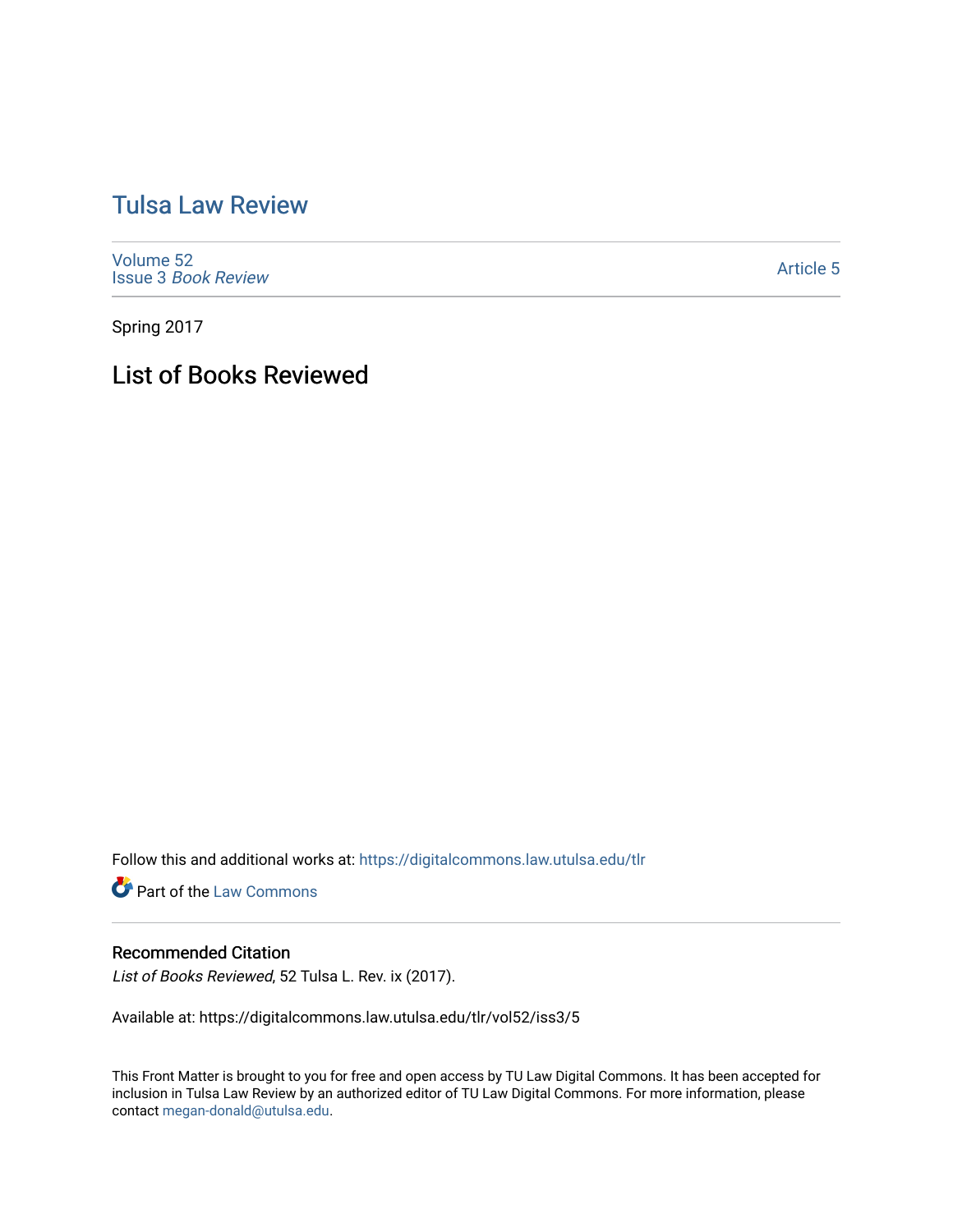# LIST OF BOOKS REVIEWED

| Ely Aaronson                                                                               |     |
|--------------------------------------------------------------------------------------------|-----|
| From Slave Abuse to Hate Crime:                                                            |     |
| The Criminalization of Racial Violence in American History                                 | 643 |
| Danielle Allen                                                                             |     |
| Our Declaration: A Reading of the Declaration of Independence in Defense of                |     |
|                                                                                            | 567 |
|                                                                                            |     |
| Paul Anderson                                                                              |     |
| Reforming Law and Economy for a Sustainable Earth: Critical Thought for Tur-               |     |
|                                                                                            | 523 |
| Julia Azari                                                                                |     |
| Delivering the People's Message: The Changing Politics of the Presidential                 |     |
| Mandate                                                                                    | 453 |
|                                                                                            |     |
| Felice Batlan                                                                              |     |
| Women and Justice for the Poor: A History of Legal Aid, 1863-1945                          | 599 |
| Eva Bertram                                                                                |     |
| The Workfare State: Public Assistance Politics from the New Deal to the New                |     |
|                                                                                            | 599 |
|                                                                                            |     |
| William A. Blair                                                                           |     |
| With Malice Toward Some: Treason and Loyalty in the Civil War Era                          | 495 |
|                                                                                            |     |
| Stephen Daniels & Joanne Martin<br>Tort Reform, Plaintiffs' Lawyers, and Access to Justice | 511 |
|                                                                                            |     |
| Firmin DeBrabander                                                                         |     |
| Do Guns Make Us Free? Democracy and the Armed Society                                      | 553 |
|                                                                                            |     |
| Laura F. Edwards                                                                           |     |
| A Legal History of the Civil War and Reconstruction: A Nation of Rights                    | 495 |
| Andrea Friedman                                                                            |     |
|                                                                                            | 409 |
|                                                                                            |     |
| Gary Gerstle                                                                               |     |
| Liberty and Coercion: The Paradox of American Government from the Founding                 |     |
|                                                                                            | 409 |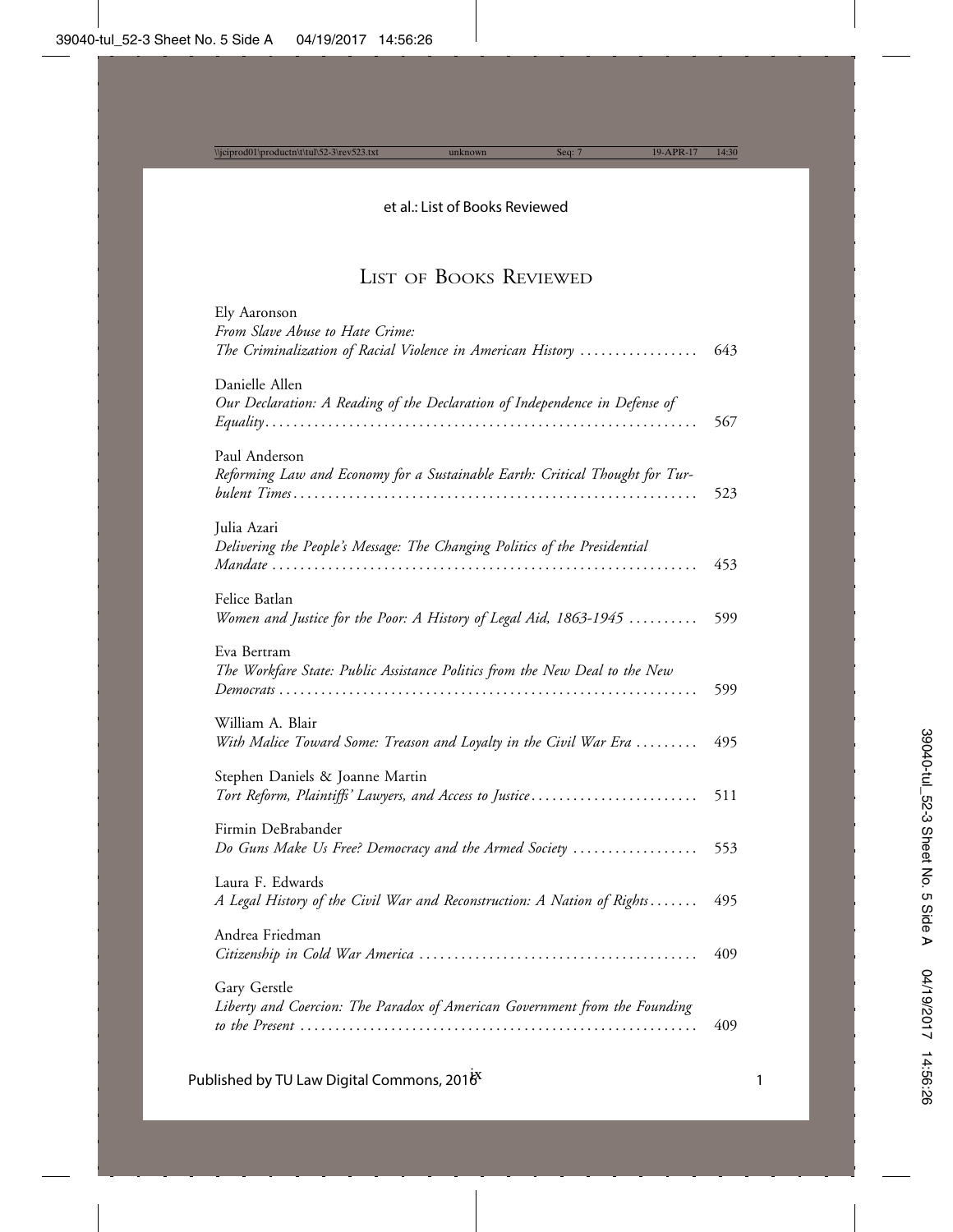## Tulsa Law Review, Vol. 52 [2016], Iss. 3, Art. 5

| Risa Goluboff                                                                                                | 607 |
|--------------------------------------------------------------------------------------------------------------|-----|
| Michael J. Graetz and Linda Greenhouse<br>The Burger Court and the Rise of the Judicial Right                | 587 |
| Thomas Andrew Green<br>Freedom and Criminal Responsibility in American Legal Thought                         | 607 |
| Suzan Shown Harjo, Editor<br>Nation to Nation: Treaties Between the United States and American Indian        | 417 |
| Richard L. Hasen<br>Plutocrats United: Campaign Money, the Supreme Court, and the Distortion of              | 537 |
| James B. Jacobs                                                                                              | 607 |
| David M. Konisky<br>Failed Promises: Evaluating the Federal Government's Response to Environ-                | 427 |
| Anne M. Kornhauser<br>Debating the American State: Liberal Anxieties and the New Leviathan, 1930-            | 621 |
| Raymond J. La Raja & Brian F. Schaffner<br>Campaign Finance and Political Polarization: When Purists Prevail | 537 |
| Kurt T. Lash<br>The Fourteenth Amendment and the Privileges or Immunities of American                        | 495 |
| Sanford Levinson<br>An Argument Open to All: Reading The Federalist in the 21st Century                      | 567 |
| Stephen Macedo<br>Just Married: Same-sex Couples, Monogamy, & the Future of Marriage                         | 481 |
| Earl M. Maltz<br>The Coming of the Nixon Court: The 1972 Term and the Transformation of                      | 587 |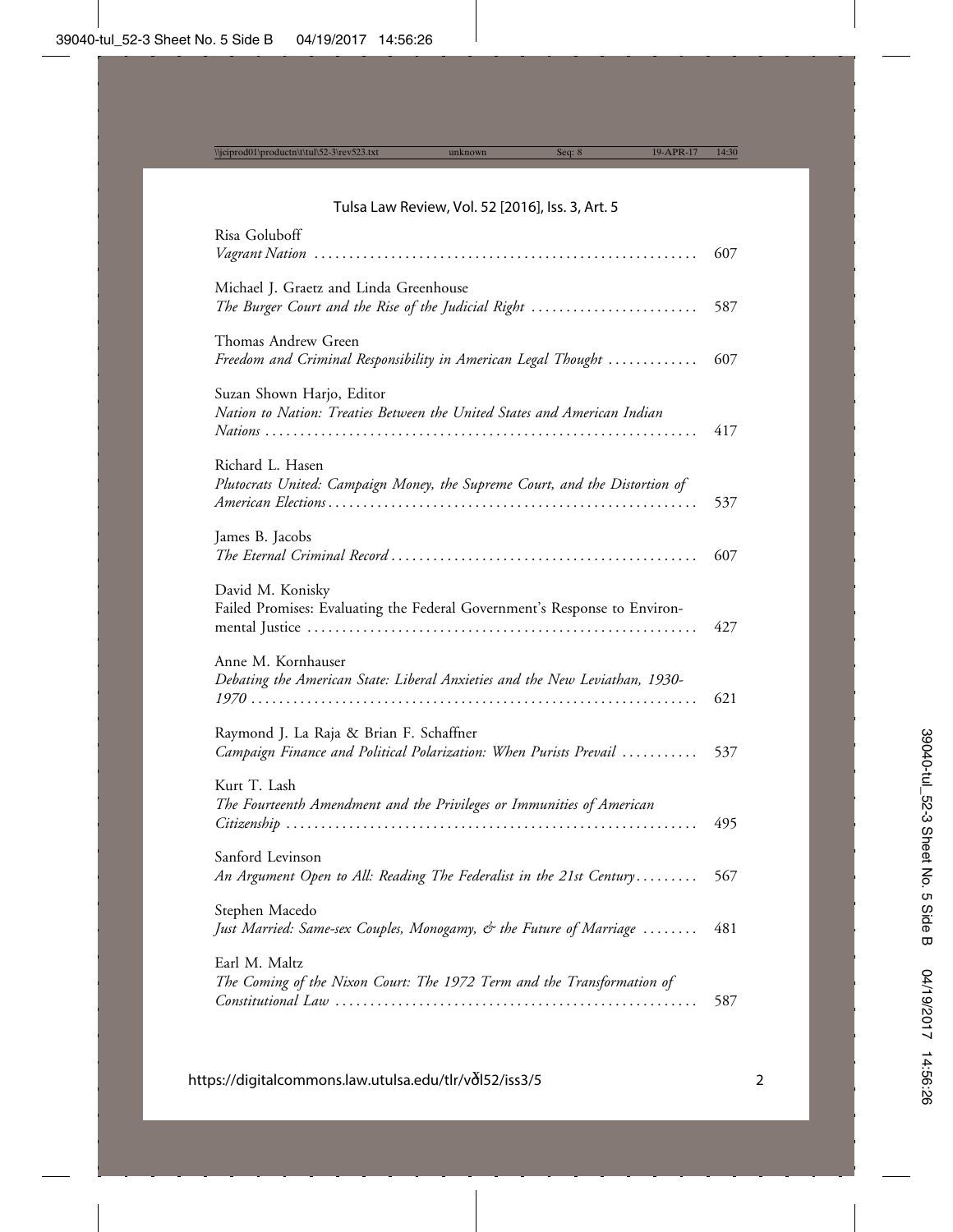#### et al.: List of Books Reviewed

| Robert Mickey<br>Paths Out of Dixie: The Democratization of Authoritarian Enclaves in America's            | 621 |
|------------------------------------------------------------------------------------------------------------|-----|
| Natalia Molina<br>How Race is Made in America: Immigration, Citizenship, and the Historical                | 529 |
| Hiroshi Motomura                                                                                           | 529 |
| Naomi Murakawa<br>The First Civil Right: How Liberals Built Prison America                                 | 643 |
| Robert E. Mutch<br>Buying the Vote: A History of Campaign Finance Reform                                   | 537 |
| Ronald C. Den Otter                                                                                        | 481 |
| Saikrishna Prakash<br>Imperial from the Beginning: The Constitution of the Original Executive              | 453 |
| Alan Rogers<br>The Child Cases: How America's Religious Exemption Laws Harm Children                       | 633 |
| Renee C. Romano<br>Racial Reckoning: Prosecuting America's Civil Rights Murders                            | 643 |
| Seana Valentine Shiffrin<br>Speech Matters: On Lying, Morality, and the Law                                | 467 |
| Stacy Simplican<br>The Capacity Contract: Intellectual Disability and the Question of Citizenship          | 517 |
| James R. Skillen<br>Federal Ecosystem Management: Its Rise, Fall, and Afterlife                            | 427 |
| Seema Sohi<br>Echoes of Mutiny: Race, Surveillance, and Indian Anti-Colonialism in North                   | 417 |
| Jami K. Taylor & Donald P. Haider-Markel<br>Transgender Politics: Groups, Issue Framing, & Policy Adoption | 441 |